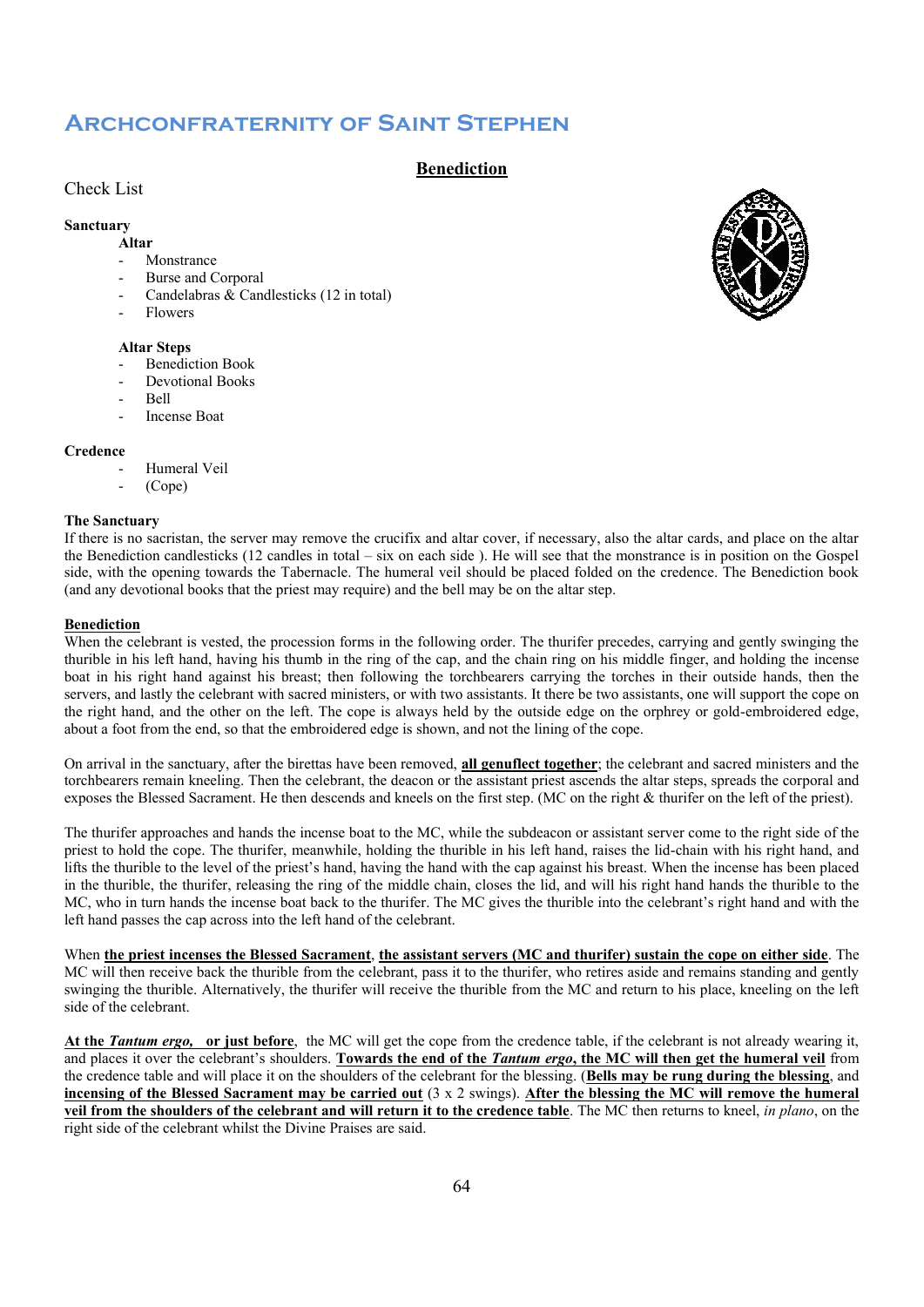# **Archconfraternity of Saint Stephen**

When the Tabernacle is closed, the thurifer, torchbearers and MC rise, and after genuflecting together with the celebrant, *in plano*, proceed to the sacristy in the same order as they came. Should there be exposition only, without reposition, then there is a double genuflection, before proceeding to the Sacristy.

## **Benediction Review**

| 1. | What items should be prepared for the altar : |
|----|-----------------------------------------------|
|    | a.                                            |
|    | b.                                            |
|    | c.                                            |
|    | d.                                            |
| 2. | What should be placed on the altar steps?     |
|    | a.                                            |
|    | b.                                            |
|    | c.                                            |
|    | d.                                            |
| 3. |                                               |
|    |                                               |
| 4. |                                               |
| 5. |                                               |
|    |                                               |
| 6. |                                               |
|    |                                               |
| 7. |                                               |
|    |                                               |
| 8. |                                               |
| 9. |                                               |
|    |                                               |
|    |                                               |
|    |                                               |
|    |                                               |